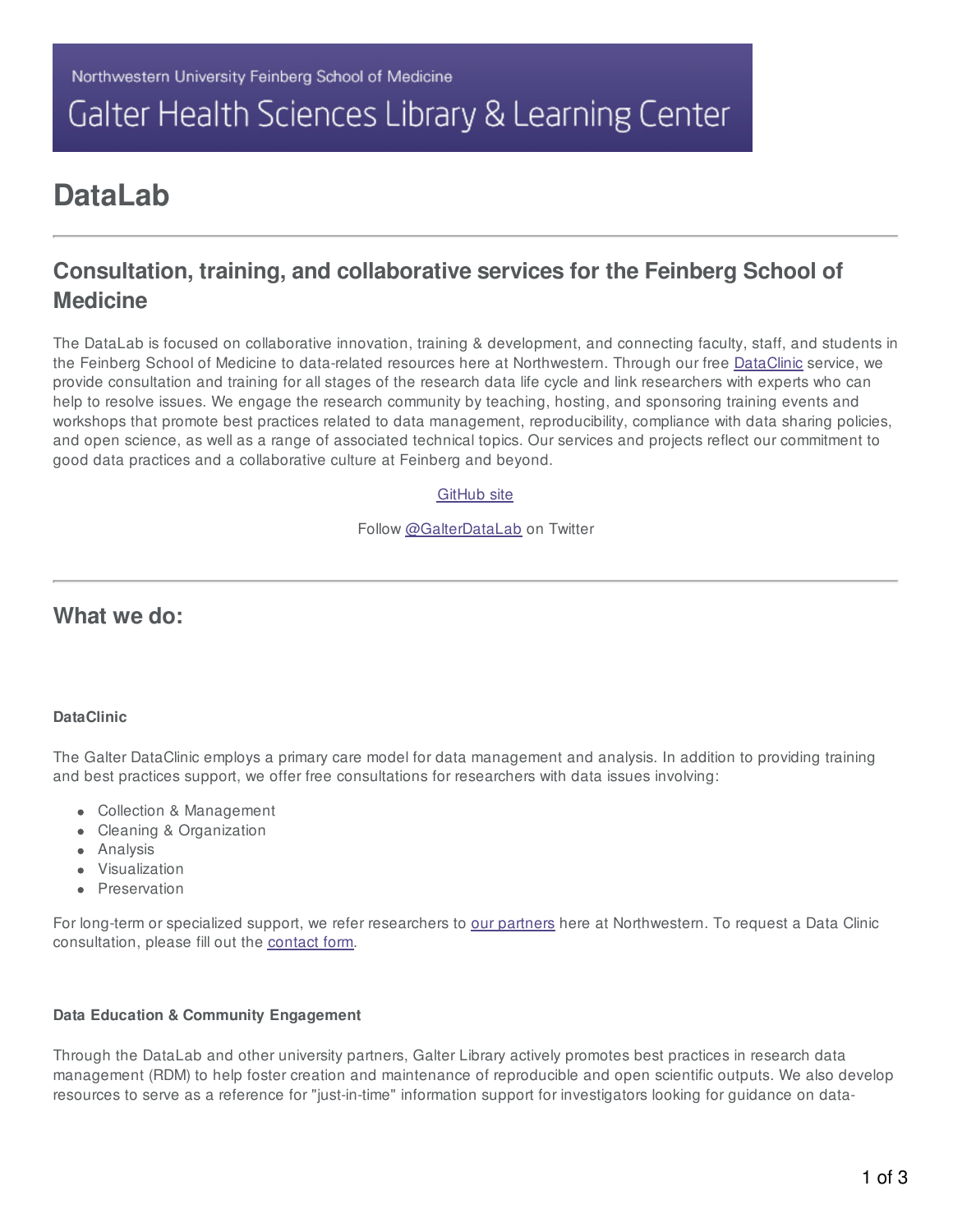related issues.

For a list of classes, please visit the following links:

- Data [Management](https://galter.northwestern.edu/subject_info/8)
- Biosciences & [Bioinformatics](https://galter.northwestern.edu/subject_info/5)
- Master list of all Galter [classes](https://galter.northwestern.edu/classes)
- **.** List of workshops from NUIT Research [Computing](https://www.it.northwestern.edu/research/training.html) Services

For more information on data-related topics, please visit the following GalterGuides:

- Data & Data [Management](https://galter.northwestern.edu/galterguides?url=https%3A%2F%2Flibguides.galter.northwestern.edu%2Fdata-management)
- Biosciences & [Bioinformatics](https://galter.northwestern.edu/galterguides?url=https%3A%2F%2Flibguides.galter.northwestern.edu%2Fbiosciences-bioinformatics)

### **Innovations**

Galter Health Sciences Library and Learning Center is dedicated to building a collaborative clinical and translational research data infrastructure. Projects include:

- **[InvenioRDM](http://inveniosoftware.org/products/rdm/)**: a born-interoperable research data management repository and data catalog to enable best practices in research data management, sharing, and reuse. InvenioRDM makes it easy to collect, preserve, and disseminate a wide range of research products to enhance individual and institutional visibility, promote people and their expertise, support discovery and accessibility by the international scientific community, and promote open and FAIR science. We're developing InvenioRDM in collaboration with [CERN,](https://home.cern/) other national and international partners, and Northwestern partners [NUCATS](https://www.nucats.northwestern.edu/) and the Institute for Innovations in Developmental Sciences ([DevSci](https://devsci.northwestern.edu/)).
- **CTS [Personas](http://data2health.github.io/CTS-Personas/)**: a portfolio of role-based profiles representing the translational workforce. Personas can help guide development of resources and services for the translational workforce, such as software, trainings, communication, and more.
- **Credit and Attribution**: We are involved in variety of efforts including the Contributor Attribution Model, which provides a data model for representing information about contributions made to research products and the FORCE11 [Attribution](https://force11.org/groups/attribution-working-group/) Working Group, an international collaboration to address issues related to contributor roles and better understanding of research processes and credit.
- **Clinical Research Data [Management](http://galterdatalab.github.io/crdm-training/pages/training.html) Training**: Through a grant from the Network of the National Library of Medicine Greater Midwestern Region (NNLM-GMR) to support clinical data research workflows, the DataLab is developing an end-to-end training program that introduces clinical researchers to clinical database architecture and clinical coding standards, teaches them how to translate their research questions into queries that will allow them to extract data properly, and how to do so in a way that supports transparency and reproducibility while still respecting guidelines for proper data sharing. This grant bolsters resources and support for the Feinberg research community to use clinical research data from the Northwestern Medicine Enterprise Data Warehouses.

### **Data-related Resources**

For long-term or specialized support, please contact one of our Northwestern University partners. We have highlighted a few important links below:

### **NU Policies and Procedures**

### **[Institutional](https://irb.northwestern.edu/) Review Board (IRB)**

[Resources](https://irb.northwestern.edu/resources-guidance/index.html) & Guidance

**Office for [Sponsored](https://osr.northwestern.edu/) Research (OSR)**